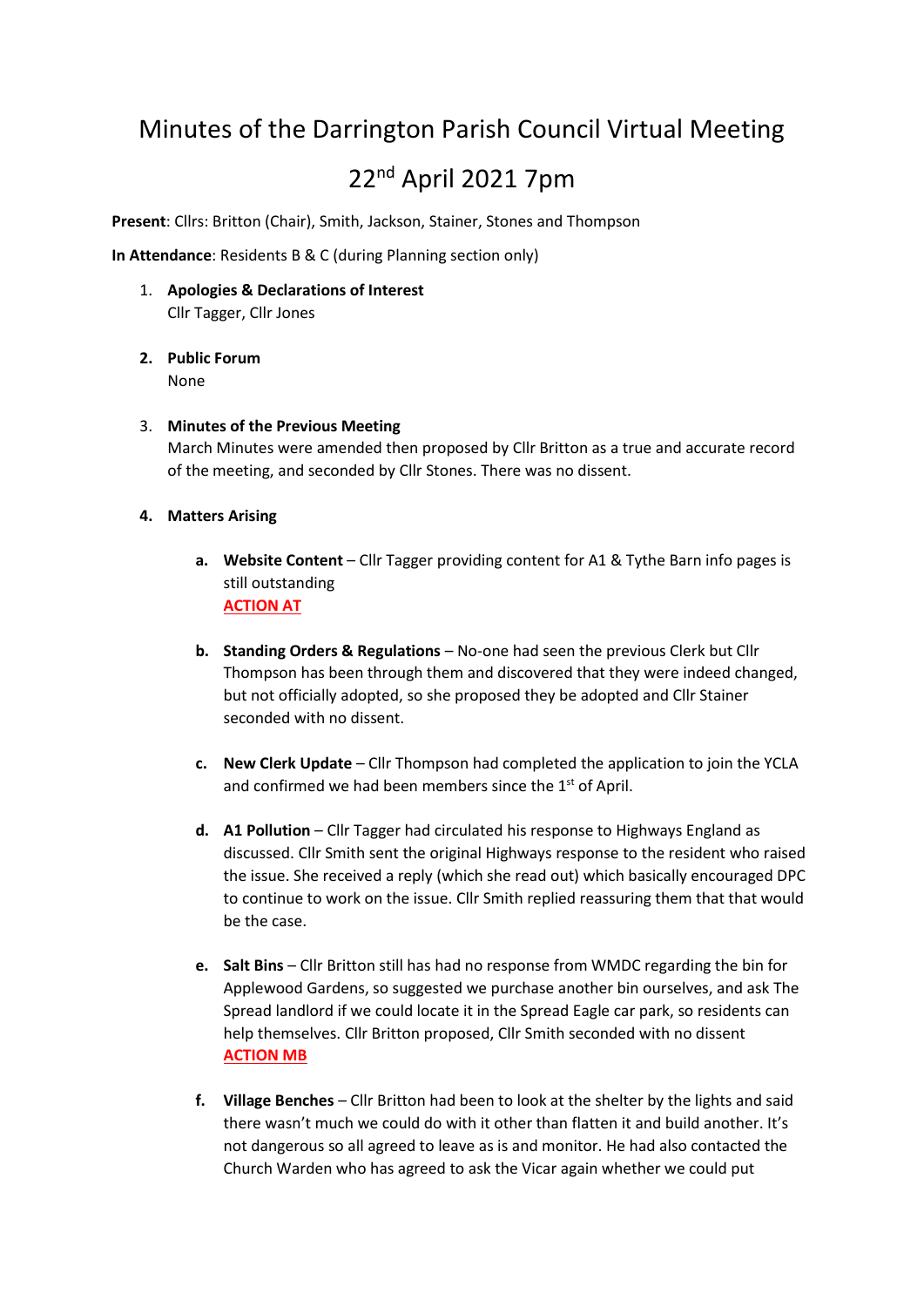benches in the Orchard. **ACTION MB**

- **g. Defibrillator** Cllr Britton has repaired the glass panel, but had lost the receipt for the panel so wouldn't be claiming for it.
- **h. Milners Lane & Footpaths** Libraries haven't yet opened but will be shortly so Cllr Britton will contact then **ACTION MB**
- **i. Dog Poo Bins** Cllr Jones had forwarded onto us the reply from WMDC explaining that the request for a large bin had been turned down, but he would continue to pursue the matter further. **ACTION DJ**
- **j. Speed Survey** Cllr Smith confirmed that the strips had been installed already, but had since spoken to the gentleman who arranged in 2019 to have some installed for us. He didn't recall what had happened with the data and she couldn't remember. Cllr Britton explained that the strips had been placed too close to the lights and therefore hadn't shown there to be a problem. Cllr Smith said the resident had again offered to help should we need more data in the future. Cllr Britton read out a confusing reply from WMDC re the signs on Valley Rd that we had queried. Again, Cllr Jones had stipulated that he intended to pursue the matter further as it seemed they has misunderstood our request, which was mainly to slightly alter the text on the signs so that they made sense, so Cllr Smith agreed to contact him and explain what needed to be said. **ACTION FS**
- **k. Bankswood –** Cllr Smith read out a letter received from The Brotherhood which confirmed that they would not be willing to make a complaint against the Bankswood Owners. Cllr Tagger has already stipulated that he would continue to pursue the matter and will no doubt update us in May. **ACTION AT**
- **l. Section 137 Grant Request from Darrington Jnr** No letter has yet been received, so will revisit next month. **ACTION AT**
- **m. Dog Noise Complaint** Cllr Smith confirmed she had contacted the resident and suggested she contact WMDC – the resident had confirmed she had done and was awaiting a reply.
- **n. First Impressions** Cllr Smith confirmed that she had contacted First Impressions, who in turn confirmed that the discounted invoice would be sent to us as soon as the lampposts were approved.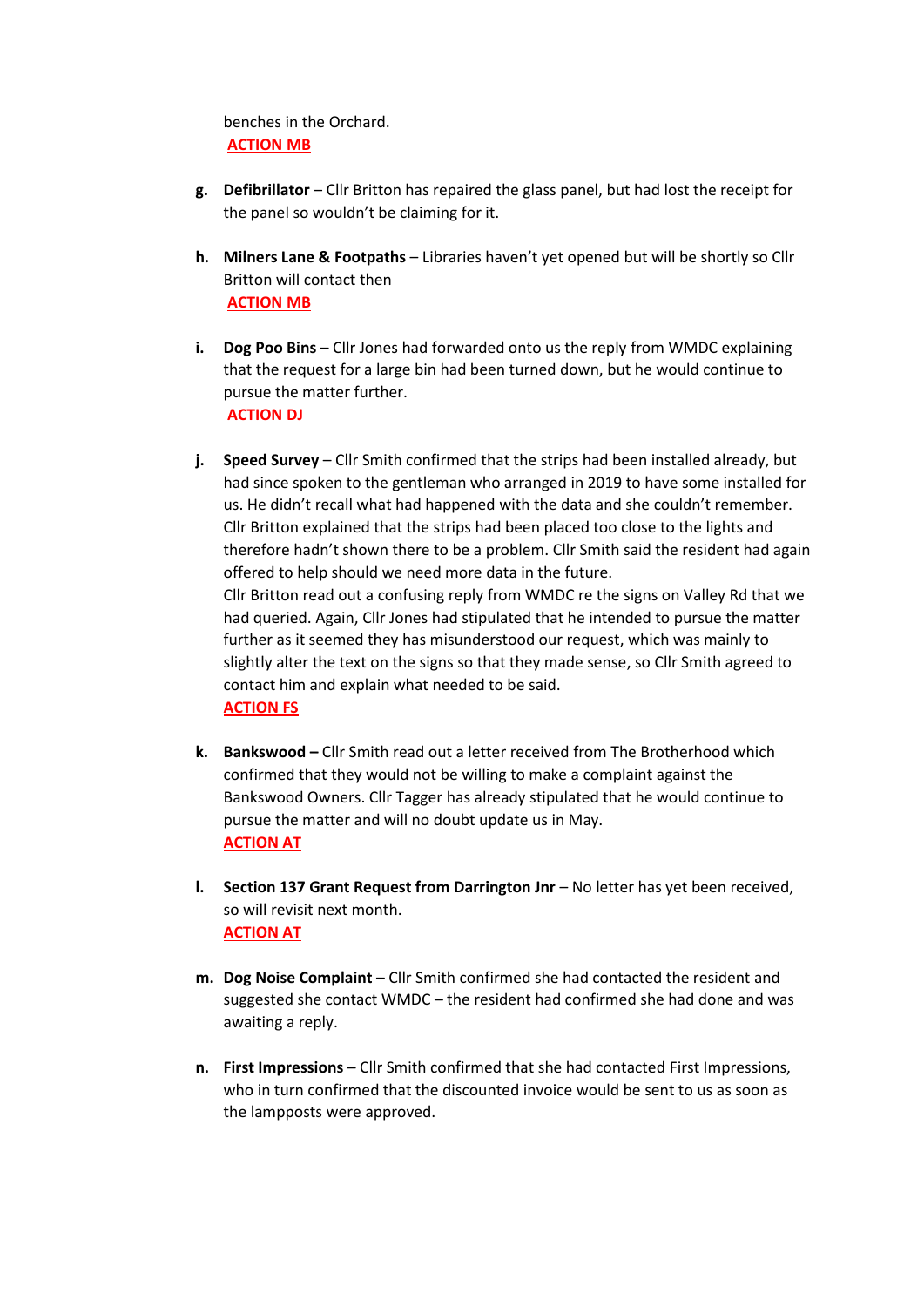**o. Resident on Philips Lane** – Cllr Stones had been unable to contact him, Cllr Britton would also try to get hold of him. **ACTION MB**

# 5. **Village Furniture & Signs**

Cllr Smith has sent a document to all Cllrs previous to the meeting showing benches in the village that needed replacing, as well as locations for possible new benches. Cllr Britton also confirmed that the Field Committee had been in contact explaining that they would be happy to allow us to put new benches or replace old ones on the field. After much discussion it was agreed that Cllrs Britton and Smith could go ahead and purchase 3 matching replacement benches for the village and the field (and if possible) a picnic table for the field, up to a cost of £10,000, with the aim (once planning permission had been gained) of also purchasing a new bus shelter with bench outside the Darrington Hotel. Proposed by Cllr Britton, seconded by Cllr Thompson with no dissent.

## **ACTION MB/FS**

## **6. Correspondence**

- **a.** Cllr Smith read out a request for a Section 137 grant from Darrington Playgroup. All agreed this could be given. Proposed by Cllr Smith, seconded by Cllr Stones with no dissent. **ACTION FS**
- **b.** Cllr Smith read out a letter from a resident re the lampposts not working on Estcourt Rd. Cllrs noted that they had actually come back on the previous night, so no further action was necessary.
- **c.** Cllr Smith read out a letter from a resident couple about fly tipping on the Rd up to the caravan park (she would reply asking them to report to WMDC), and some cut branches which need removing from the corner by the Valley Rd notice Board. Cllr Britton agreed to go and have a look at how large the waste was and we could decide from there how to dispose of it. **ACTION MB**
- **d.** Cllr Smith read out a letter from a resident explaining she couldn't take on the role of Clerk but thanking the Councillors for all the work we do for the village.
- **e.** Cllr Smith read out an email from a resident explaining the interest and success in the litter picking eqpt, and asking us to chase removal of the last road sign frame, which Cllr Smith agreed to do. **ACTION FS**
- **f.** Cllr Smith read out an email from a resident couple asking when we would remove the dog waste bin. The issue is where we could move it to  $-$  the other side isn't an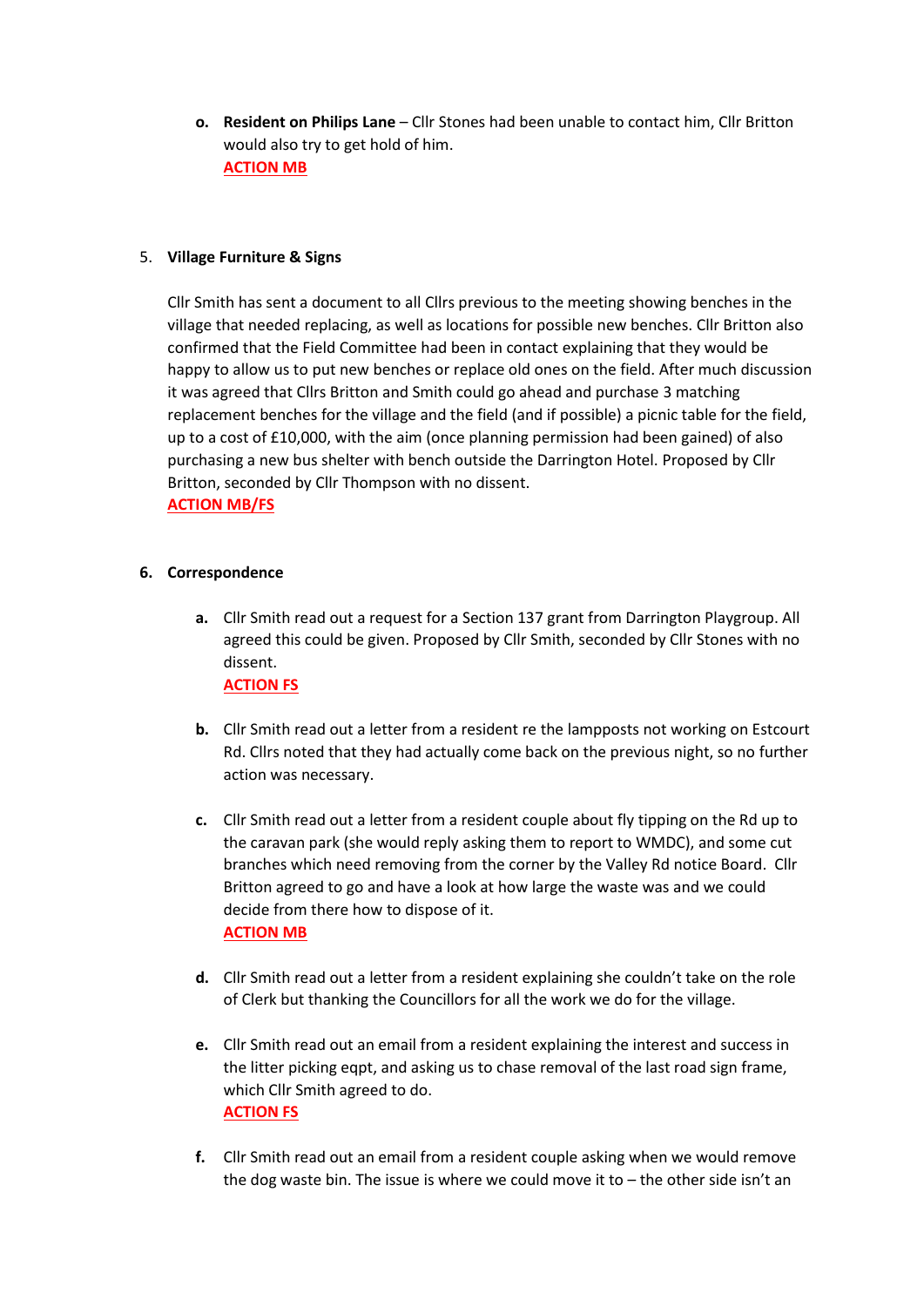option due to the machine that trims the hedges. Any further down the lane in either direction means they would be too far to carry full bags of waste. It was agreed that Cllr Smith would try and contact their neighbours to ask if any of them would be happy to have it behind their fences. **ACTION FS**

## 7. **Finance**

The RFO (Cllr Stainer) confirmed that the amount brought forward from February was £35270.04 and that there was no income in March.

## **There were 7 items of expenditure:**

| ###### | $34-$<br>2021  | Cheque<br>840 | D Dyas                                    | Gardening/maintenance          | 272.00 | 0.00  |
|--------|----------------|---------------|-------------------------------------------|--------------------------------|--------|-------|
| ###### | $35 -$<br>2021 | Cheque<br>841 | M Britton                                 | Rock salt                      | 17.96  | 2.99  |
| ###### | $36 -$<br>2021 | Cheque<br>842 | P M Stainer                               | Postcrete for Dog Bin Stations | 97.00  | 16.16 |
| ###### | $37 -$<br>2021 | Cheque<br>843 | P M Stainer                               | Printer ink                    | 15.50  | 2.58  |
| ###### | $38 -$<br>2021 | Cheque<br>844 | M Britton                                 | Grit bin                       | 129.98 | 0.00  |
| ###### | $39 -$<br>2021 | Cheque<br>845 | P M Stainer                               | Bin bags                       | 3.10   | 0.00  |
| ###### | 40-<br>2021    | Cheque<br>846 | <b>Yorkshire Councils</b><br>Associations | YLCA membership for 2021/22    | 353.00 | 0.00  |
|        |                |               |                                           |                                |        |       |

**Total expenditure** 888.54 21.73

This left a balance of £34,381.50

#### **Payments to be approved for April:**

|        | 01-  | Cheque |               |                                       |        |      |
|--------|------|--------|---------------|---------------------------------------|--------|------|
| ###### | 2122 | 847    | D Dyas        | Gardening/maintenance                 | 176.00 | 0.00 |
|        | 02-  | Cheaue |               |                                       |        |      |
| ###### | 2122 | 848    | M Britton     | S137 grant - Litter picking equipment | 71.49  | 0.00 |
|        | 03-  | Cheaue |               |                                       |        |      |
| ###### | 2122 | 849    | Avril Jackson | Gardening/maintenance - Plants        | 36.00  | 0.00 |
|        | 04-  | Cheque |               | Stationery - Lever-arch file and      |        |      |
| ###### | 2122 | 850    | P M Stainer   | dividers.                             | 7.97   | 1.33 |
|        |      |        |               |                                       |        |      |

**TOTAL** 291.46 1.33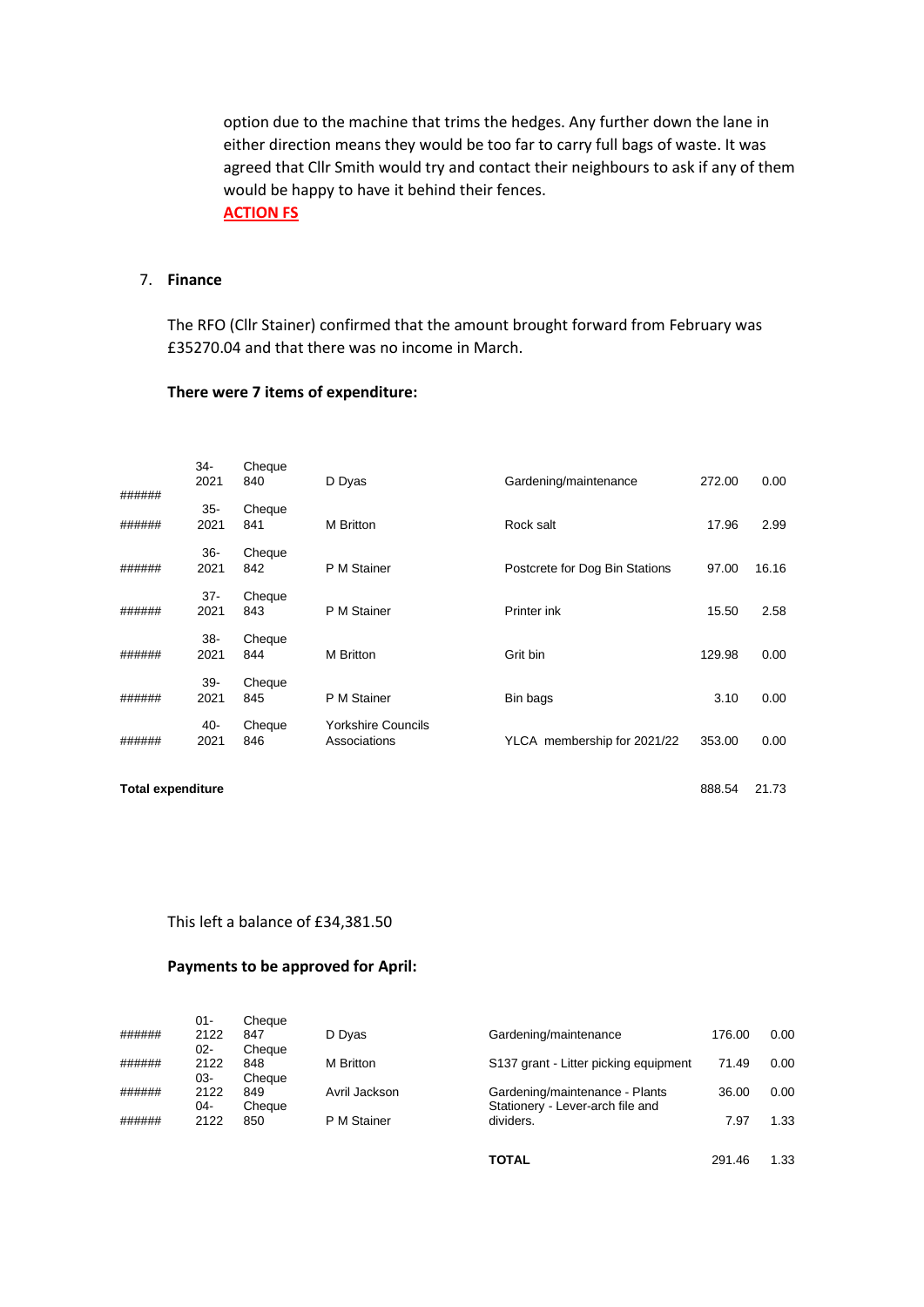Cllr Smith proposed these payments be made and Cll Stones seconded and there was no dissent.

The RFO announced a final balance for the end of the financial year of £34,381.50.

Cllr Stainer confirmed we had received our whole precept and so had over £47,000 in the bank. He explained that we are no longer exempt from a full audit due to our income. It will cost around £120 and he aims to get the recording of that and signatures of approval at the next meeting. He reiterated that our reserves were greater than our precept, and that this would need to be explained. The fact we are about to spend a significant amount on the benches etc should ensure this is not an issue – will review in May.

# **8. Planning Matters**

**a.** 14 Estcourt Drive, fell T1 T2 Ash trees – approved

- **b**. Grove Hall request to erect an agricultural building for storage approved
- **c.** 7 Ash Grove  $1^{st}$  floor extension to side no comments agreed.
- **d.** 2 Beech Crescent, 2 storey extension to side no comments agreed

**e.** 3 Mill Hill Close, single storey extension to create annex – no comments agreed **f.** Delph House – Revised application had been shared. Resident B had joined the call and stated his remaining concern as the amended application didn't make any significant changes, and therefore no significant change to impact. Resident C who had also joined the call echoed the same issues and expressed disappointment in the lack of effort to reduce affect on neighbours. Cllr Britton read out a letter from Resident A (not in attendance) explaining their amendments and consideration they had undertaken. After discussion, Cllrs agreed with all points made by Residents B & C, and decided to notify WMDC planning that our objection still stood. Proposed by Cllr Smith, seconded by Cllr Thompson with no dissent. Cllr Smith agreed to make the communication before 28<sup>th</sup> April. **ACTION FS**

# **9. Reports: School/Police/Gardening Club/Village Field/Newsletter**

**Police**: Cllr Stones confirmed that a speed trap at the bottom of the village a fortnight ago, and caught quite a few speeders as well as confiscating one car for having no tax or insurance**.** Cllr Smith suggests getting the data from the Police as it may strengthen our case regarding speeding in the village. Cllr Stones agreed to police to ask. **ACTION VS**

**Newsletter:** Cllr Stones still waiting on the Darrington Hotel and the Golf Club, and Cllr Tagger for their contributions, but other than that it's ready – she will chase. She had also contacted the Vicar about the possibility of having Tommy figures placed in the Orchard but would like them to be placed at the Church entrance for the duration of the VE celebrations but removed afterwards. Cllr Britton explains that isn't realistic as they're expensive and not designed for being repeatedly moved.

Nothing on any other reports.